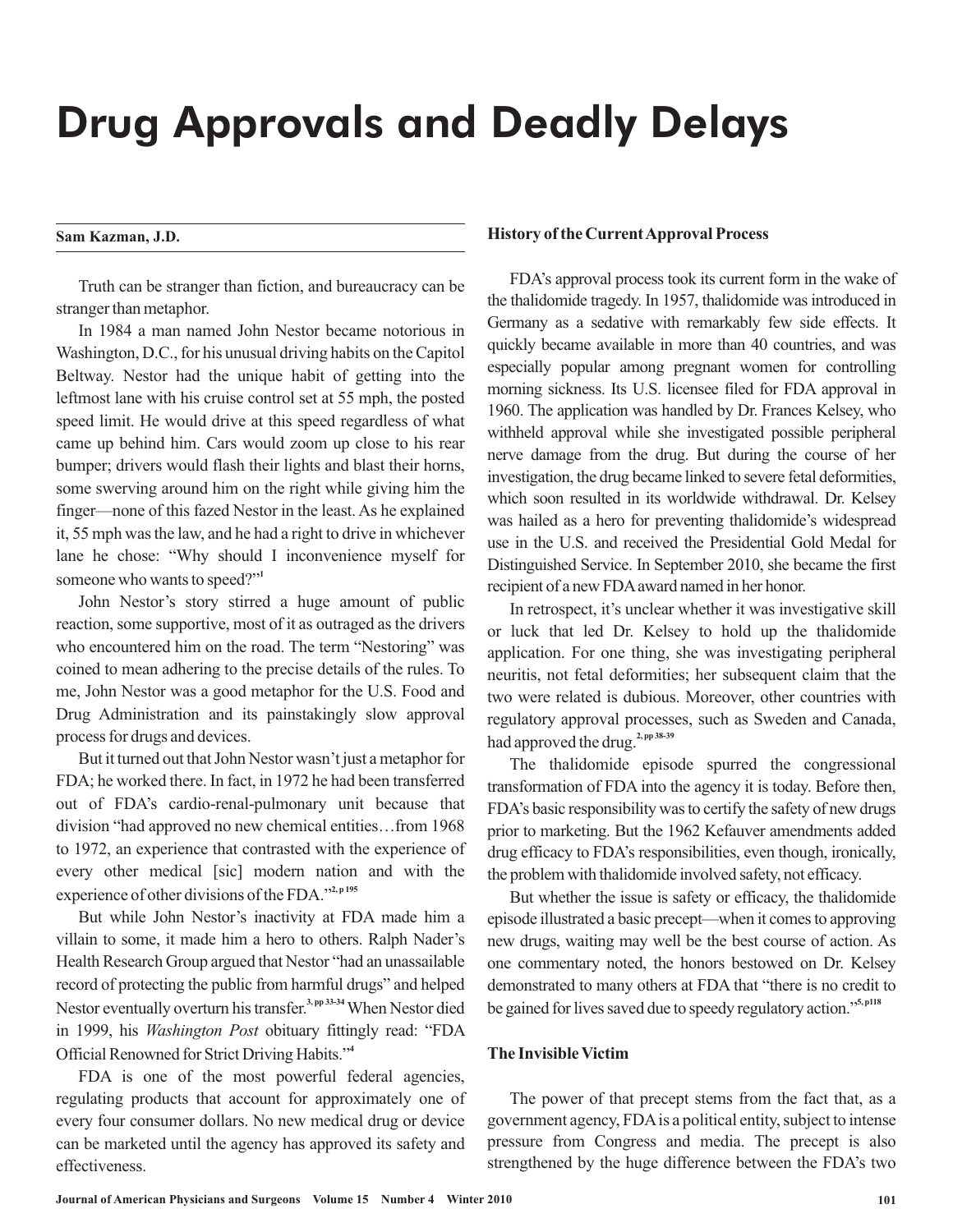choices in approving new therapies:<sup>6, pp 9-13</sup> If FDA approves a drug that turns out to be disastrous, people will suffer; if it delays or denies a needed drug, people will also suffer. Both mistakes are medically harmful.

But from a political standpoint, there is a huge difference between them. Those injured by an incorrectly approved drug will often know that they are victims of FDA mistakes. Their stories make riveting news, and their testimony, or that of their surviving families, is powerful. But for victims of incorrect FDA delays or denials, who are prevented from using drugs that could have helped them, the situation is far different. All they know is that their doctors told them that nothing more could be done to help them. Only a fraction of these people will understand the reason for this—namely, that a useful drug was bottled up at FDA.

Unlike in the first scenario, these people do not realize that they too are victims of FDA mistakes. Their suffering or death is simply viewed, by them and others, as reflecting the state of medicine rather than the status of an FDA drug application. In short, victims of incorrect FDA approvals are highly visible, while victims of incorrect FDA delays or denials are practically invisible.

For example, consider FDA's incredibly long delay in approving beta-blockers to reduce the risk of second heart attacks. By the mid-1970s this had been documented in clinical trials, and a number of beta-blockers were approved for this use in Europe. But in the U.S., FDA imposed a moratorium on beta-blocker approvals due to the drugs' carcinogenicity in animals. (Among the staffers involved in this delay was that fastidious driver, John Nestor.<sup>2, p 195</sup>) In effect, FDA was denying needed cardiac drugs to people at high risk of heart attacks because of the unproven possibility that those drugs might cause cancer years in the future.

Finally, in 1981 FDAapproved the first such drug, boasting that it might save up to 17,000 lives per year. That meant, of course, that as many as 100,000 people may have died waiting for FDA to  $\text{act}^{5, \text{p 118}}$ —an explosive point, but one that very few journalists pursued. For all practical purposes, these people were invisible in a very literal sense—we've all seen photographs of thalidomide victims, but I suspect that not one of us has ever seen a photograph of someone who suffered or died because of FDA's beta-blocker moratorium.

Similarly, in the early 1990s it took FDA more than 3 years to approve interleukin-2 as the first therapy for advanced kidney cancer. By the time FDA acted, the drug was available in nine European countries. In clinical trials, the drug had produced remissions of 6 months or longer in 15 to 20 percent of patients. Then why did FDAdelay so long? Its attention was occupied by the drug's toxicity; it resulted in the death of approximately five percent of those who took it. This concern obscured the fact that metastatic kidney cancer has the even worse side effect of killing 100 percent of its victims. If we roughly estimate that the drug might have helped 10 percent of those who otherwise die of kidney cancer, then FDA's delay might have contributed to the premature death of more than 3,000 people.<sup>3, p 39</sup> Have we seen any photographs of them?

These episodes clearly illustrate the political and journalistic differences between the opposing goals of avoiding both incorrect approvals and incorrect delays and denials. Medically, both types of agency action are harmful, but politically there is no comparison between them. One has impact; the other doesn't. In the words of FDA Commissioner Alexander M. Schmidt: "In all of FDA's history, I am unable to find a single instance where a congressional committee investigated the failure of FDAto approve a new drug. But, the times when hearings have been held to criticize our approval of new drugs have been so frequent that we aren't able to count them.... The message to FDA staff could not be clearer."<sup>6,p5</sup>

He went on to note: "Congressional pressure for our negative action on new drug applications is, therefore, intense. And it seems to be increasing, as everyone is becoming a selfacclaimed expert on carcinogenesis and drug testing."

Schmidt made that statement in 1974. Fifteen years ago it seemed that the tide had turned, as FDA's handling of drug and device applications improved somewhat with staff increases, and with a growing recognition of the need to streamline approvals, reflected in the 1997 FDA Modernization Act. But in recent years that trend has been reversed. FDA has come under increasing assault by outside groups, from media, and from the Democrat-controlled Congress. Those same groups have enabled dissenters within FDA to gain more clout as well, resulting in "a culture…at FDA…in which agency employees who dislike a regulatory decision are able to keep raising the issue and, if they don't like the results, to go outside established agency procedures…to enlist support from members of Congress and their enabling lapdogs in the media." **7**

In the view of these critics, every unanticipated side-effect from a new drug demonstrates that FDA has become too cozy with industry and too sloppy in reviewing new applications.As Dr. Sidney M. Wolfe, longtime head of Health Research Group, puts it, FDA is controlled by "spineless and gutless" officials infected with a "please the industry" attitude and interested only in getting drug applications out the door.<sup>8</sup> Wolfe is highly dubious about most new pharmaceuticals; most of the drugs recommended in his book Worst Pills, Best Pills<sup>9</sup> are older drugs.

If Wolfe were practicing medicine, he would be free to apply these views in treating his patients; advocating them as national policy, however, is another matter. These are the same distinctions as between FDA approvals and denials: When the agency approves a drug, no one is forced to use it; when it disapproves a drug, no one is able to use it. The ethical gap between the two is huge.

What critics such as Wolfe are demanding is pharmaceutical omniscience in advance of widespread use.